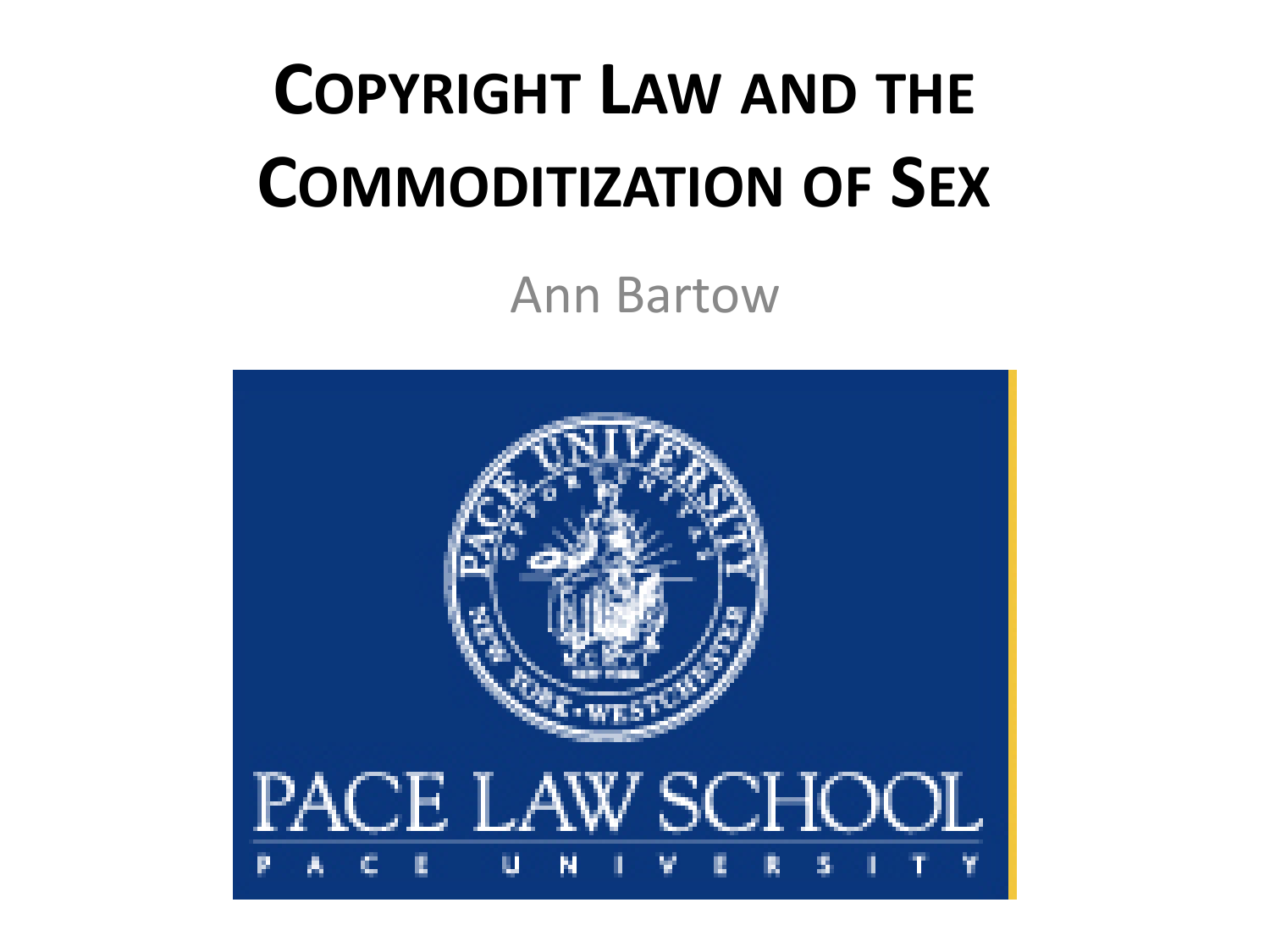• Should Congress reduce or eliminate copyright protections for pornographic works in which the level of creativity is low and the probability of relational harms is high? Yes.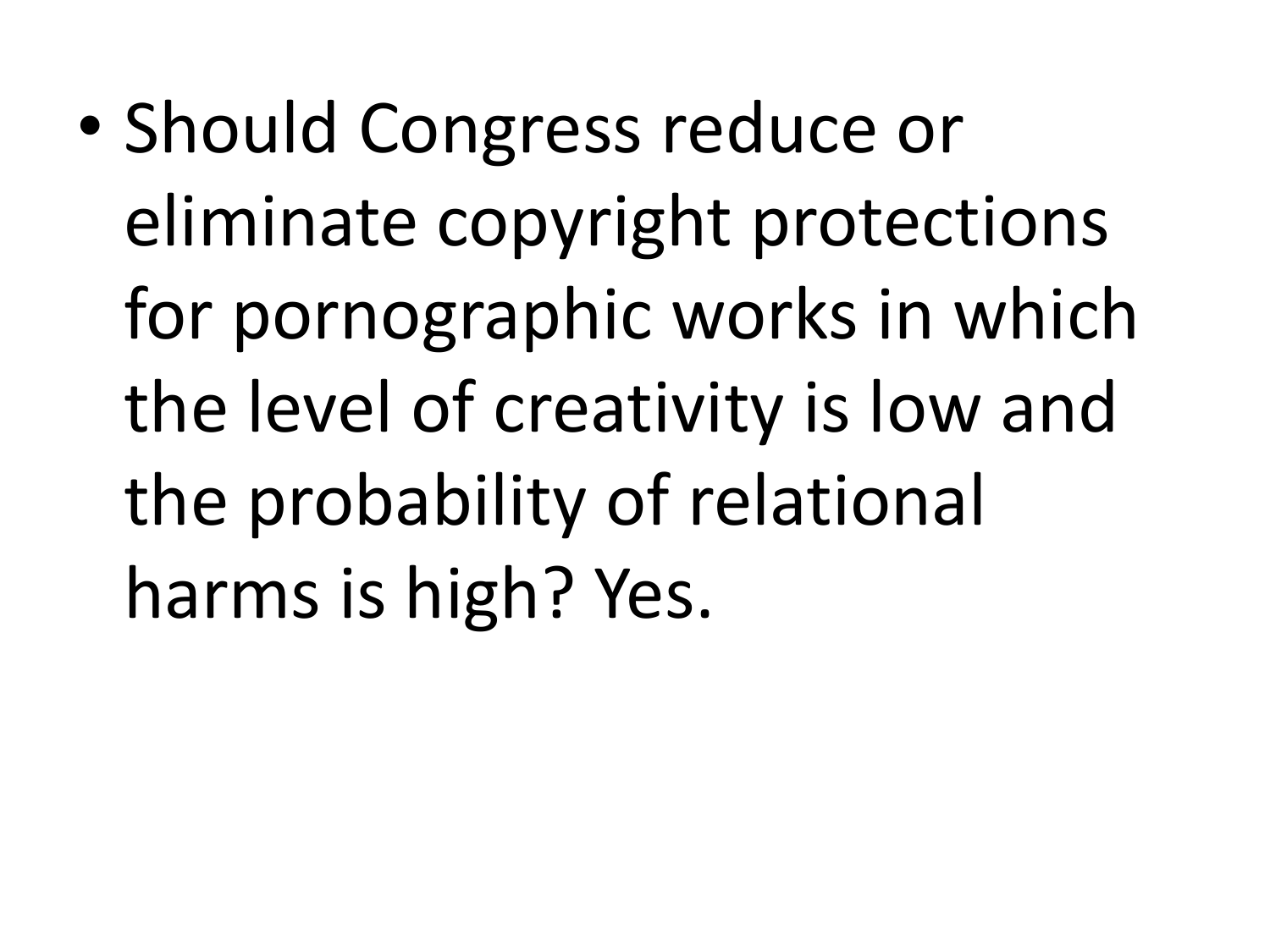## Some Observations About Pornography and Prostitution

- Significantly linked to sex trafficking
- Even when "voluntary" heavily linked to economic coercion
- Dangerous: High levels of violence, substance abuse, disease transmission and suicide in "sex industry"
- Most performers are prostitutes and vice versa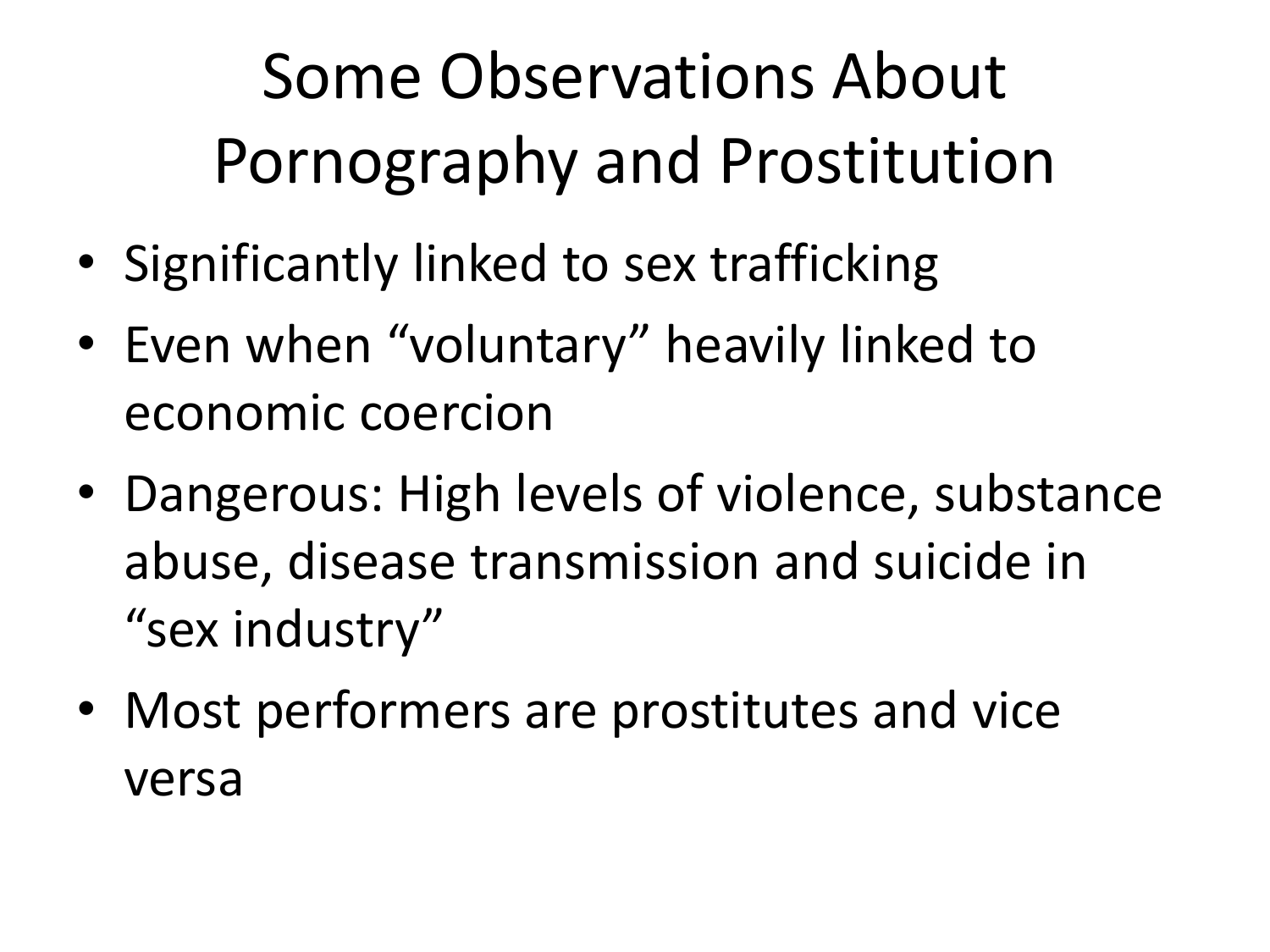#### Pornography and Prostitution, continued …

• One is legal in the U.S., the other is not: When a generally illegal act of buying and selling sex is fixed in a tangible medium of expression, it becomes an act of free speech that is protected by the First Amendment and an article of intellectual property that is protected by copyright laws.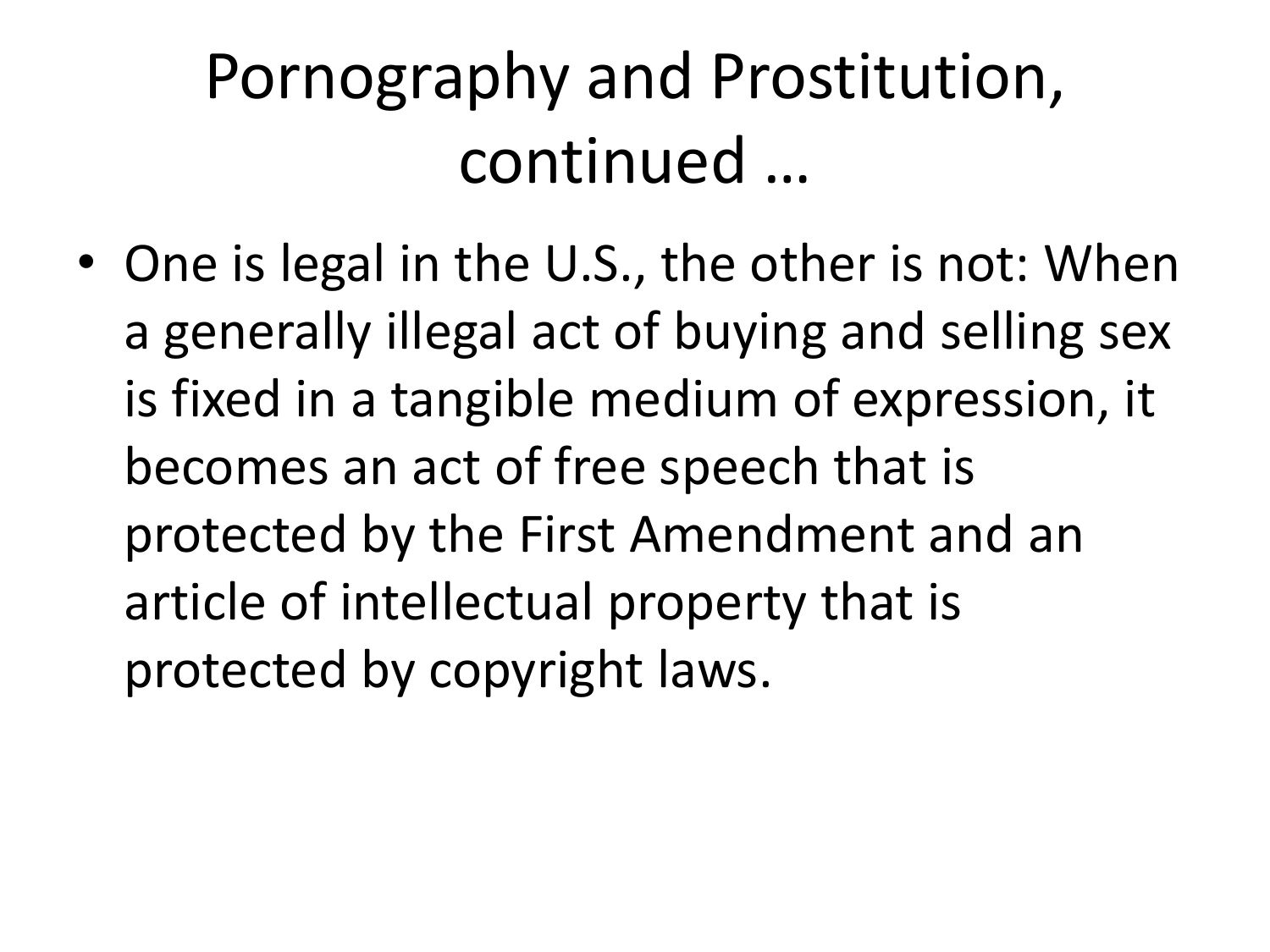Copyright Law Performs a Structural Role in the Commoditization of Sex -Some corporations that are significant players in the porn industry engage in substantial

amounts of copyright litigation, e.g. Fox News, Playboy; see also "Righthaven" and its ilk

- Others have more complicated relationships with copyright law, e.g. Google and Yahoo.

- Still others have little or no porn related copyright interactions, e.g. Marriott and the Hilton.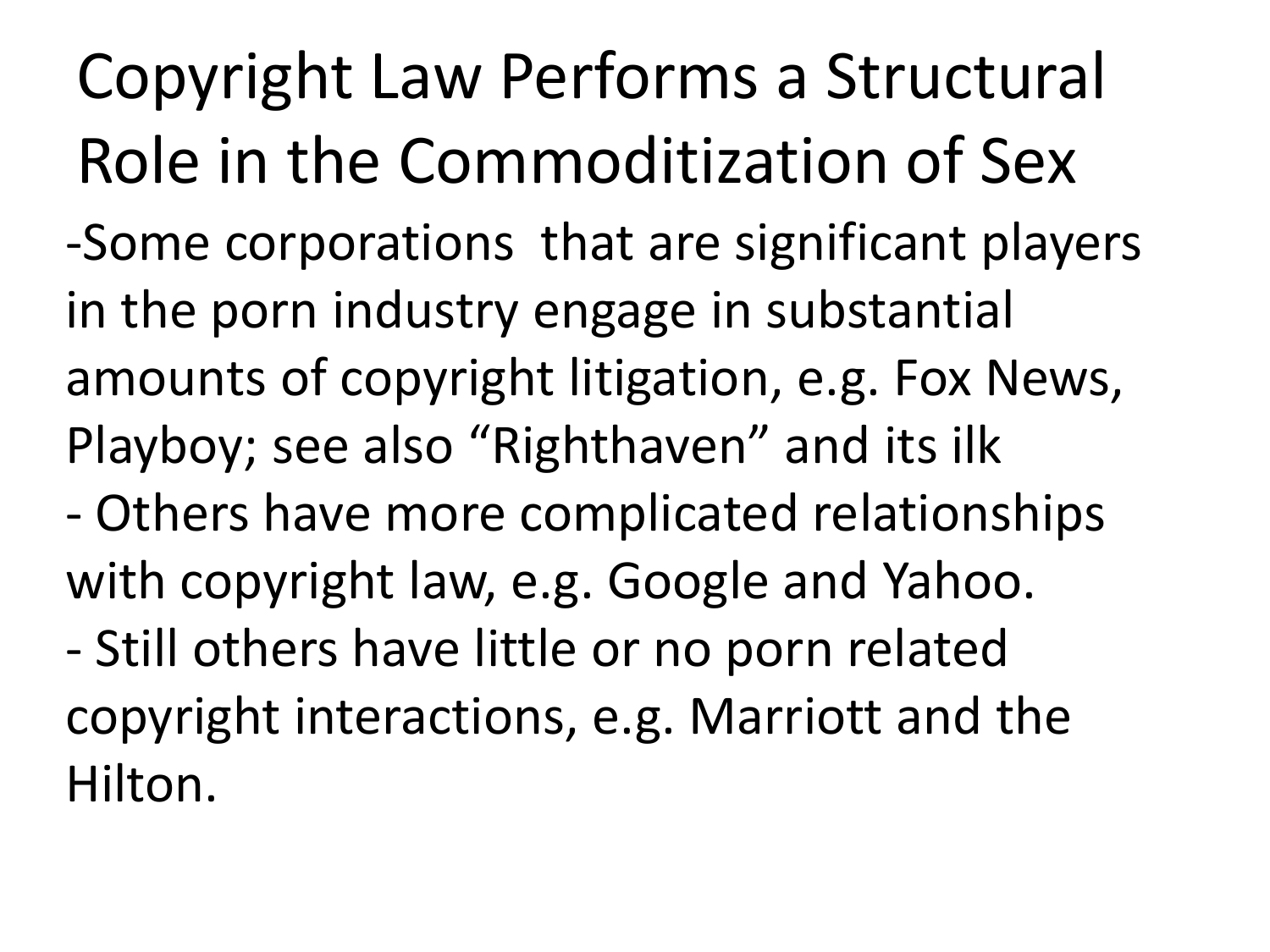#### Pornographers Aggressively Suing Unauthorized Downloaders

Complaint Subjects to Google (2010)

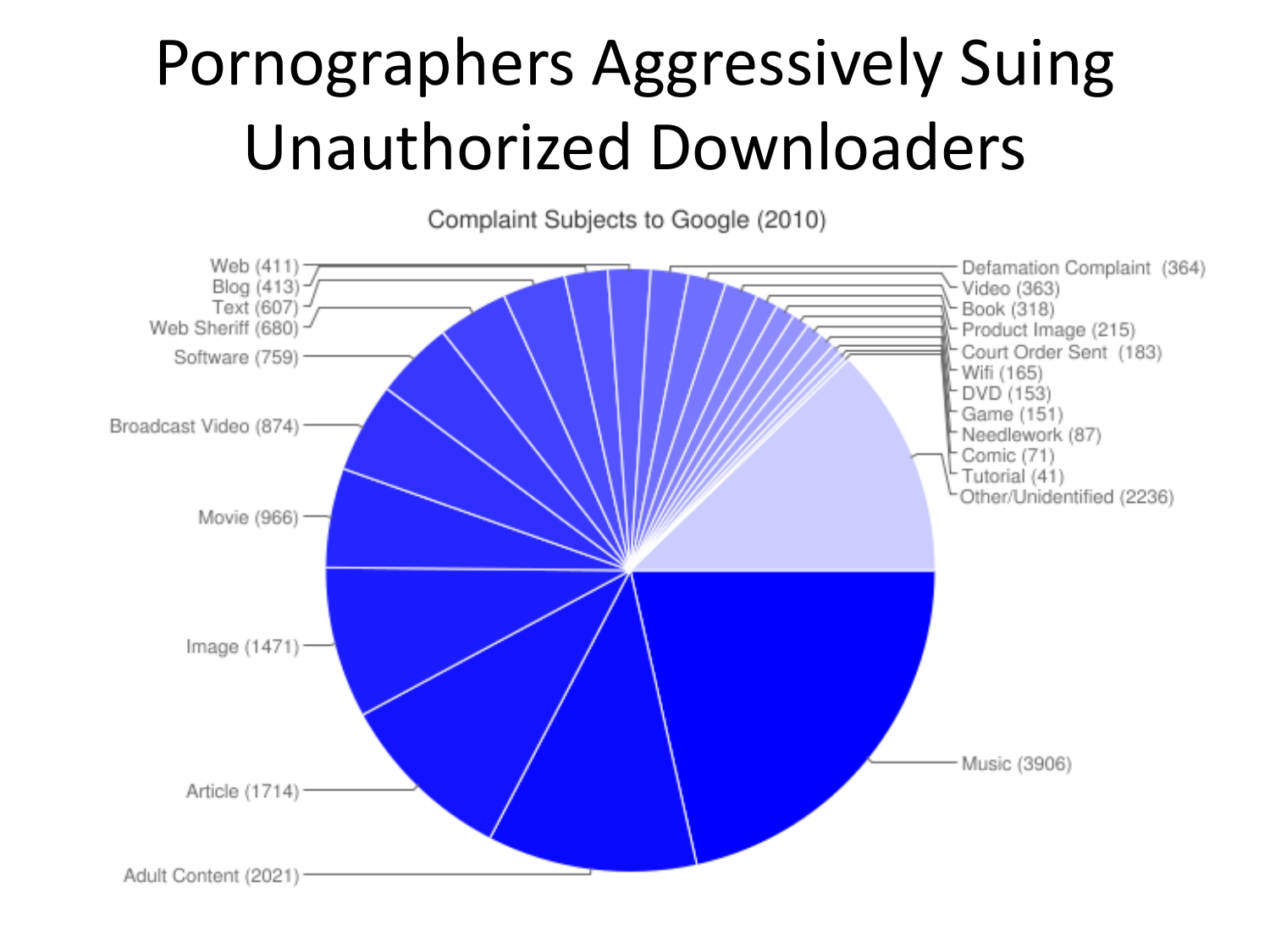#### **Some pornographic works may cause harms during production, and/or as a consequence of distribution and consumption.**

• Because these works are non-progressive and non-useful, and they are beyond the purview of the Intellectual Property Clause of the U.S. Constitution.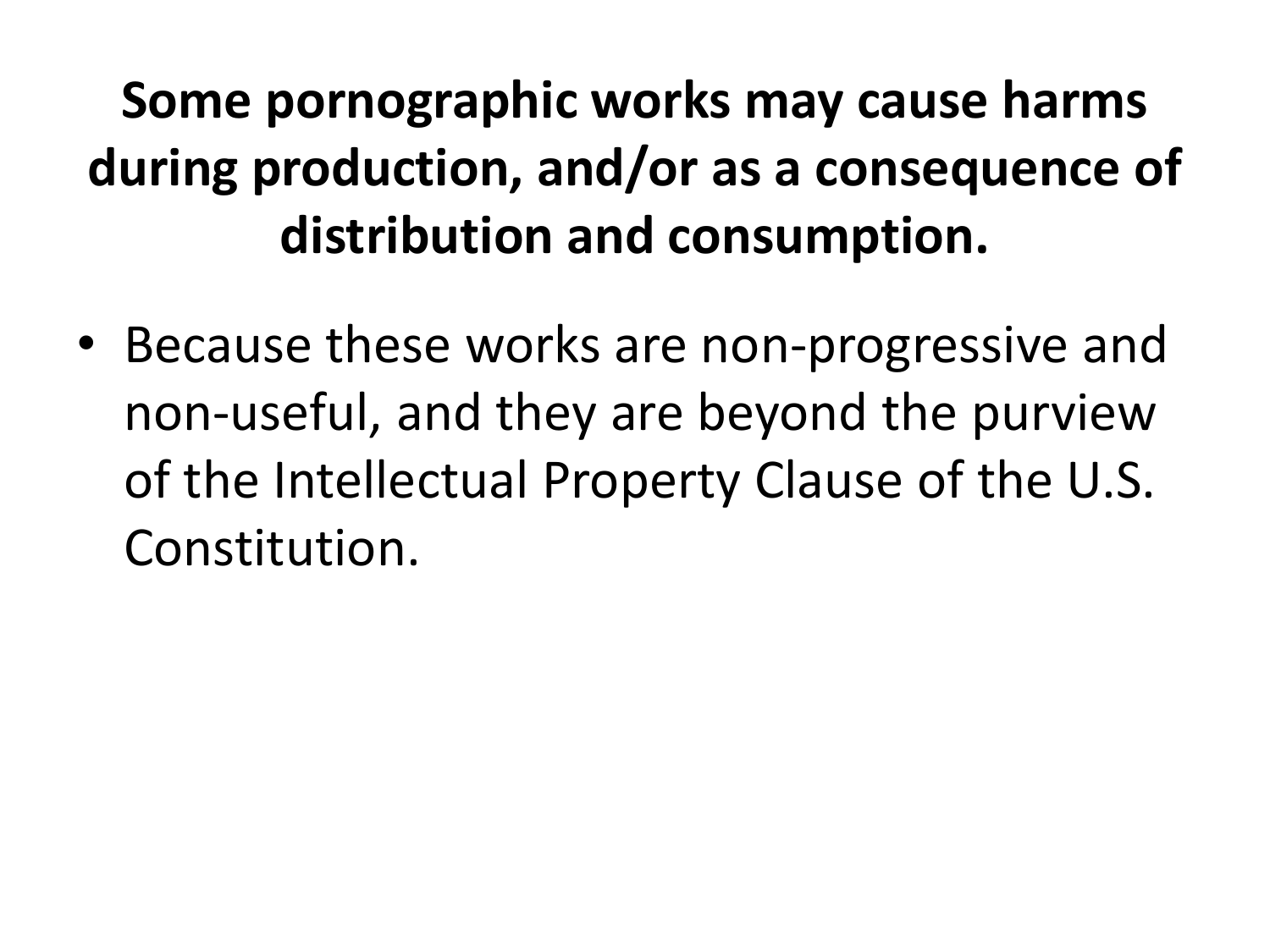"Non-Progressive" and "Non-Useful" Pornography

- A. Child Pornography
- B. Crush Pornography
- C. "Revenge" Porn
- D. Works in Which Performers Have Been Coerced, Physically Abused or Endangered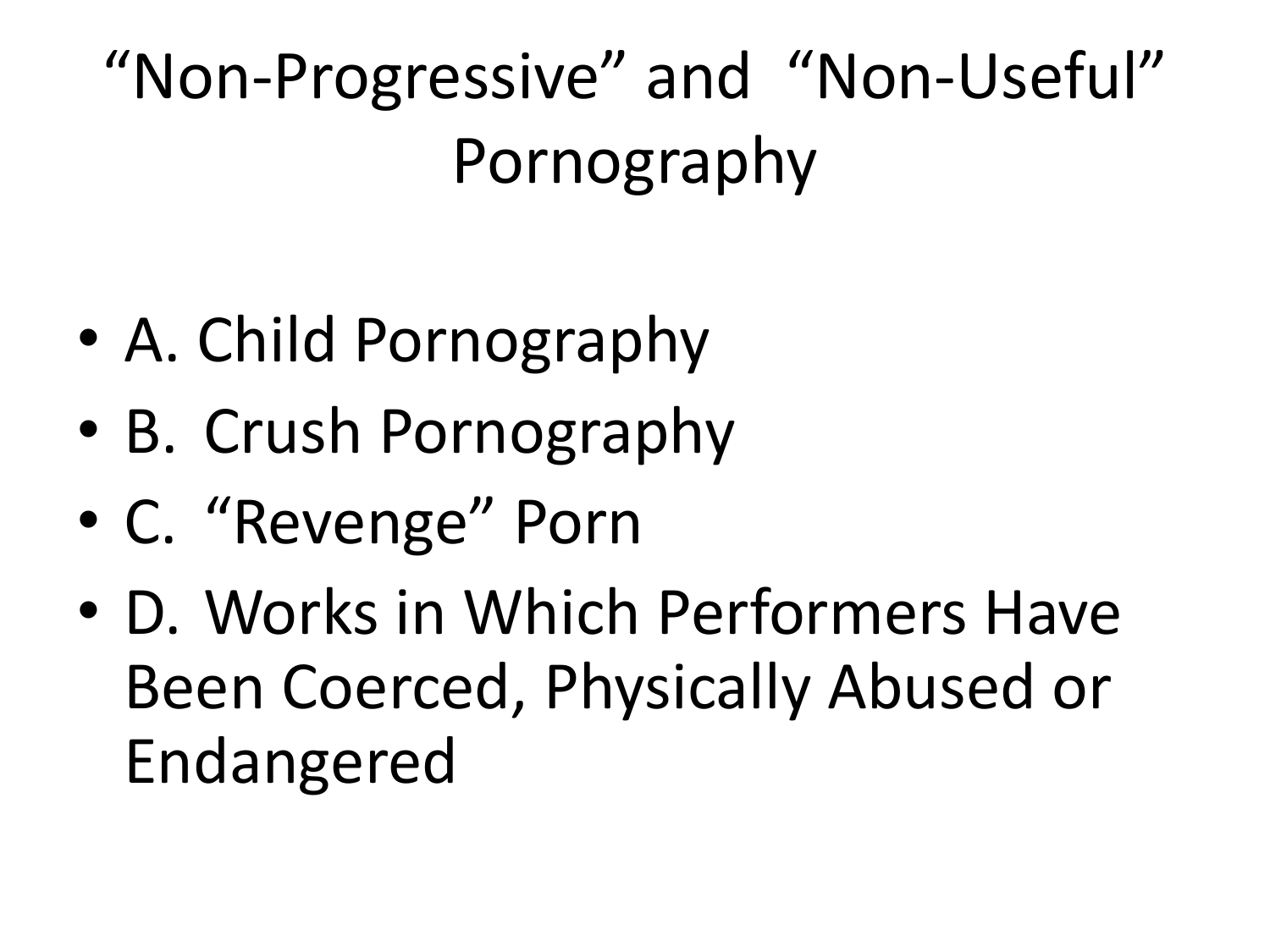# Can the government constitutionally decline to provide full copyright protections for creative works that cause harm?

• Yes. The "metes and bounds" of copyright protections are changed frequently (when the Copyright Act is amended, and by judicial decisions) and is always uncertain in scope.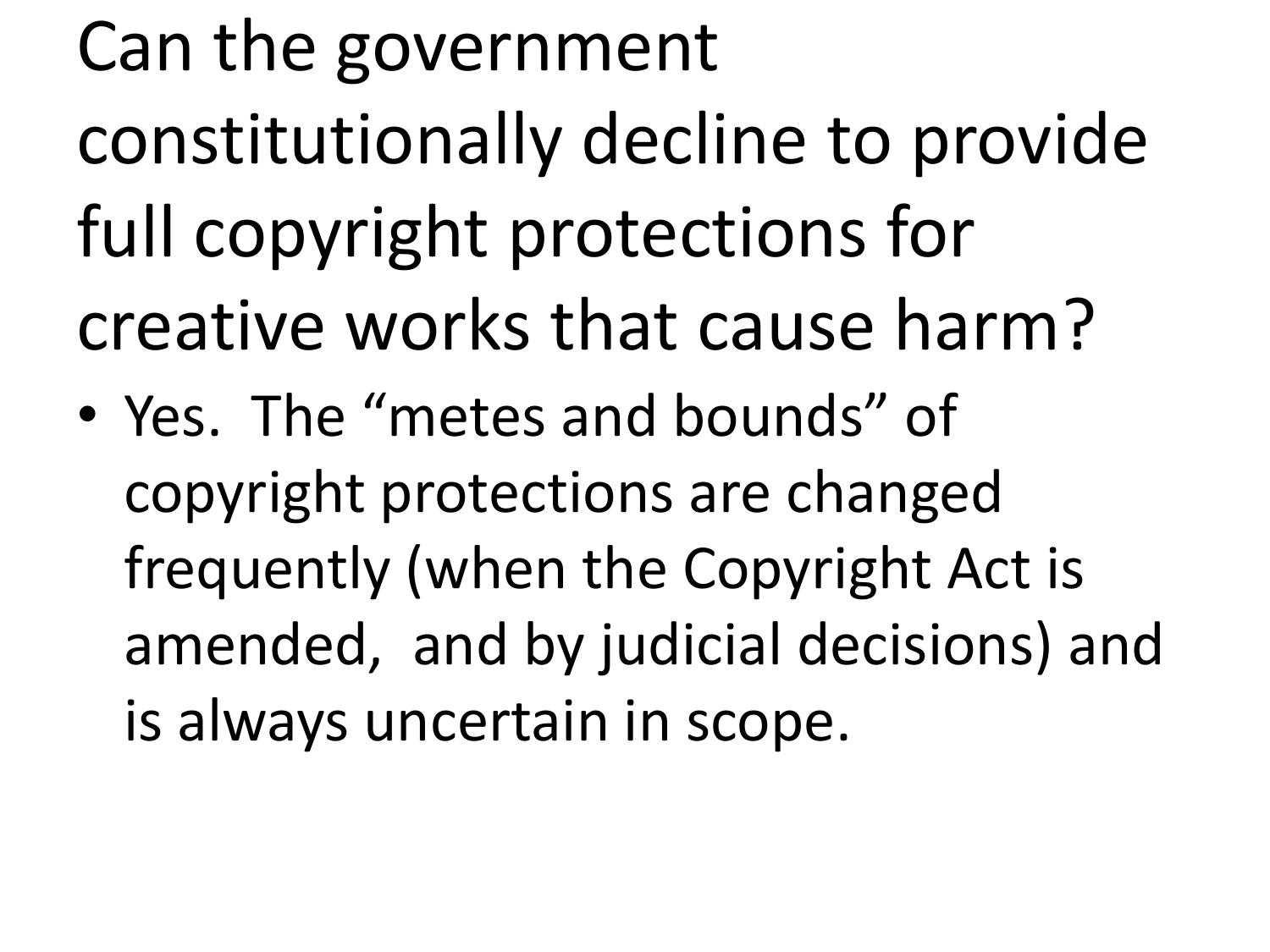• Reducing economic incentives by lowering or eliminating copyright protection for specific categories of works does not "burden" speech impermissibly: Speakers can still speak; distribution channels are still open.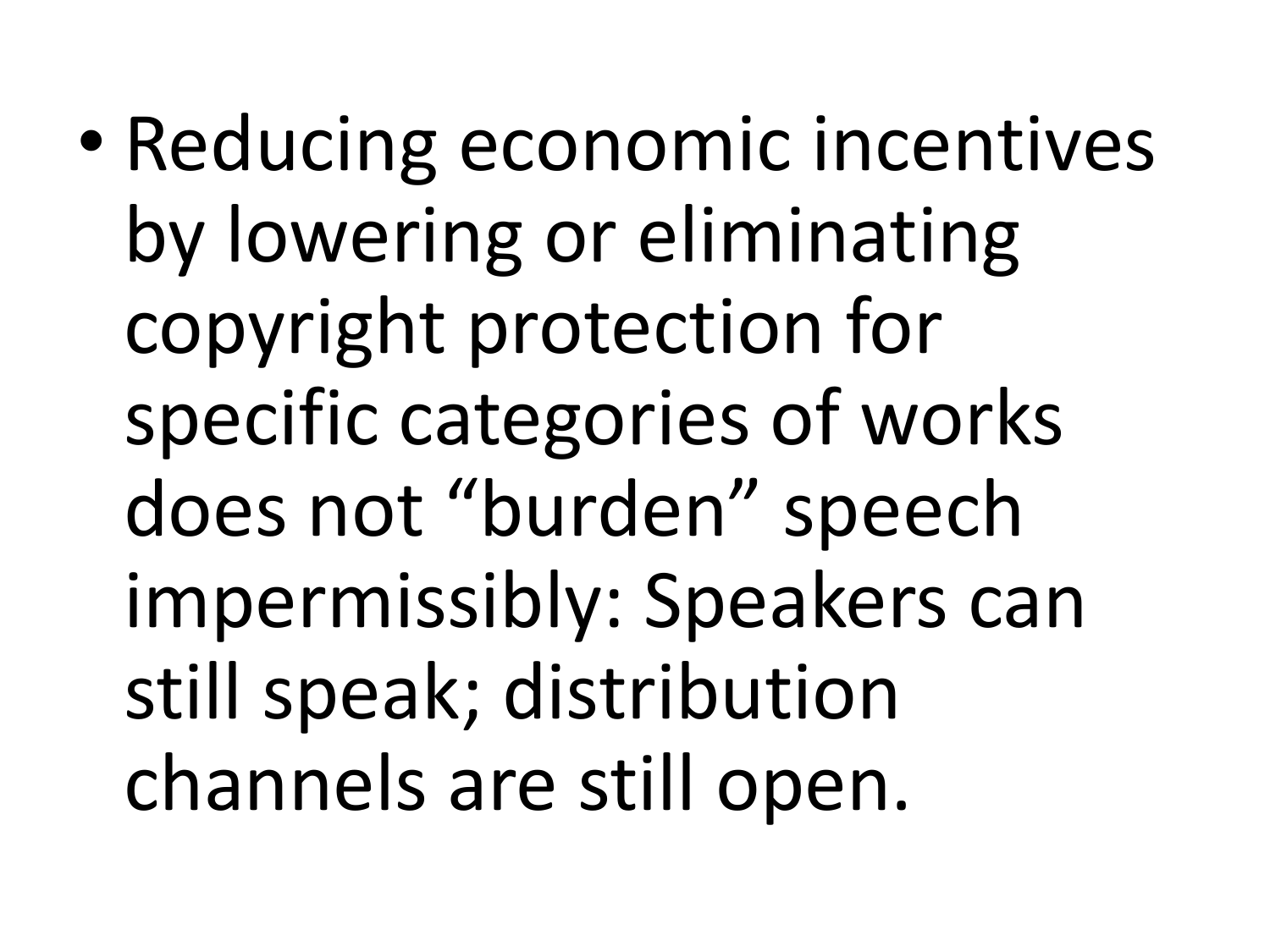The Copyright Act Authorizes and Facilitates Non-Content-Neutral Regulation of Expressive Speech

- Controlling speech for fun and profit is the whole point of the entire copyright regime!
- Every injunction premised upon "substantial similarity" or "unauthorized derivative work" is a content based restriction on speech.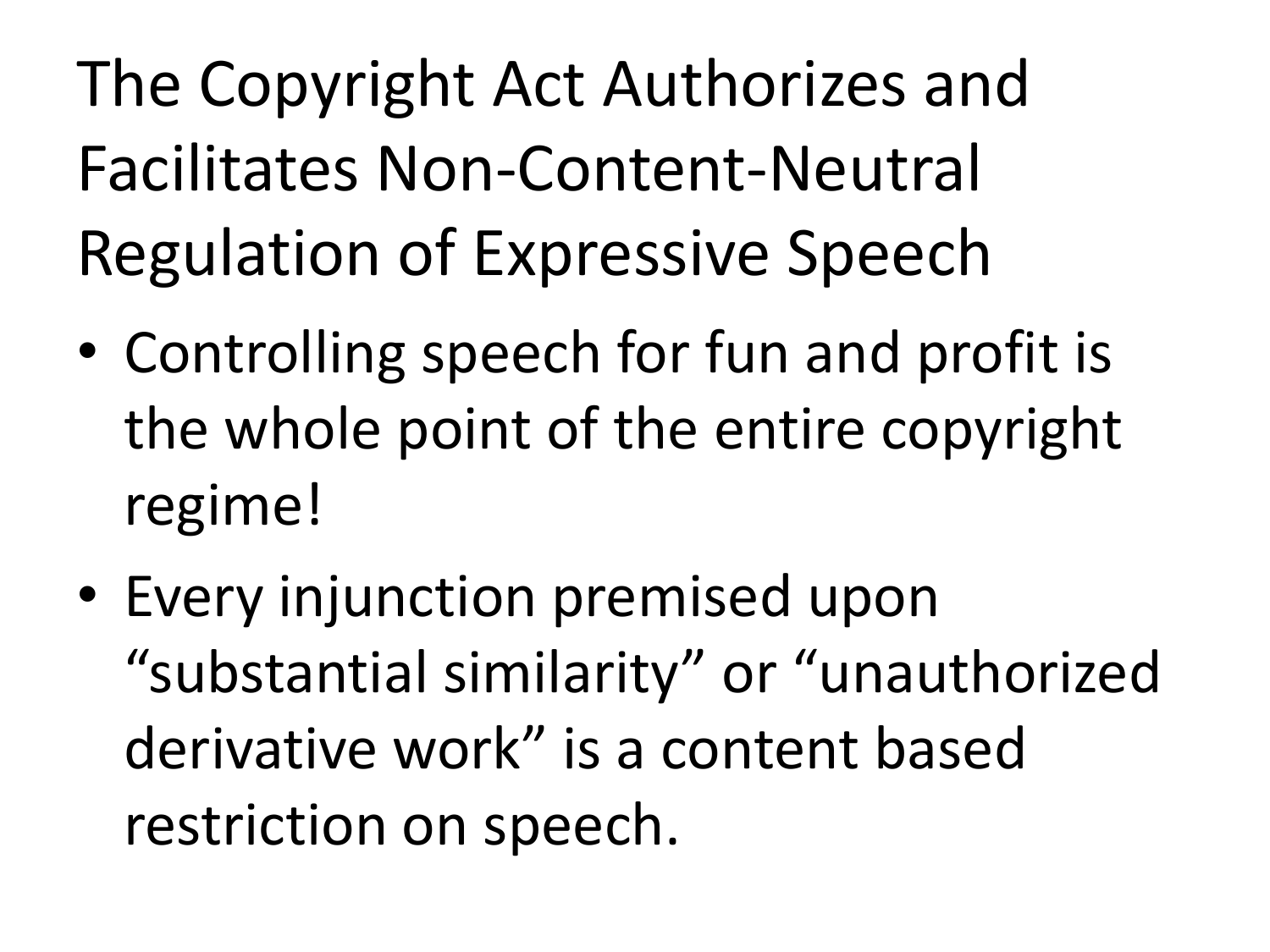### **Copyright is not a content neutral construct**, part II…

- Not all speech is eligible for copyright protection now; facts, ideas that are "merged," works that make unauthorized use of the copyrighted materials of others, etc.
- Too much copyright a bigger obstacle to free speech than none.
- According to current SCOTUS jurisprudence, see e.g. Eldred, "bad" copyright policy is not unconstitutional.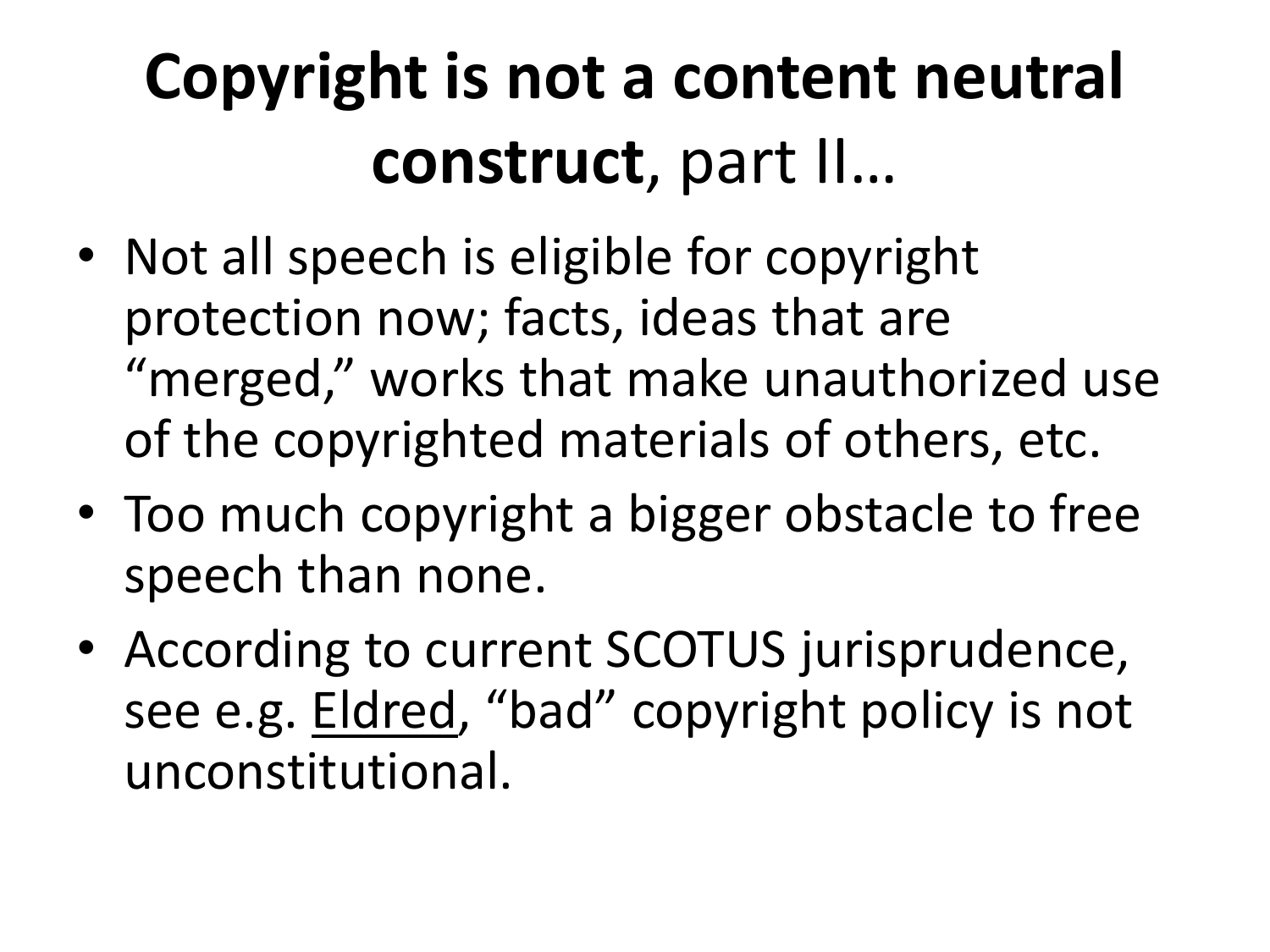# Fair Use

- Example of Copyright Act provision that reduces incentives for creating new works by diminishing economic value of works
- Social value of fair use statutorily deemed more important than strong copyrights
- Fair use determinations not content neutral, very content and context specific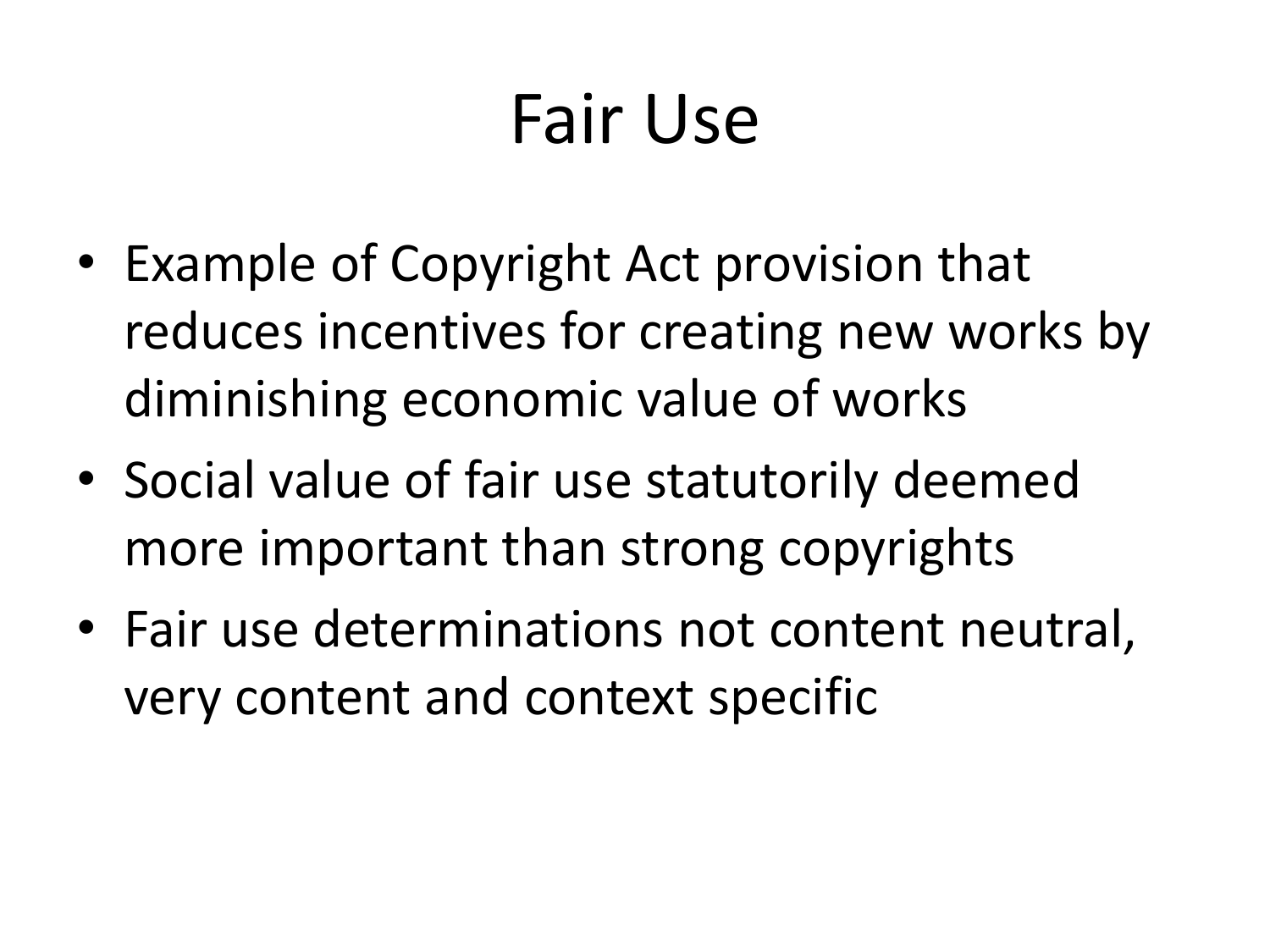# Section 2(a) of the Lanham Act

• Trademark law is instructive on this point in both positive and negative ways. The Lanham Act's prohibition of the federal registration of scandalous and immoral marks provides an example of government promulgated content based restrictions that do not offend the Constitution. Admittedly, however, the unpredictable, inconsistent manner in which the prohibition is enforced is problematic and worrisome.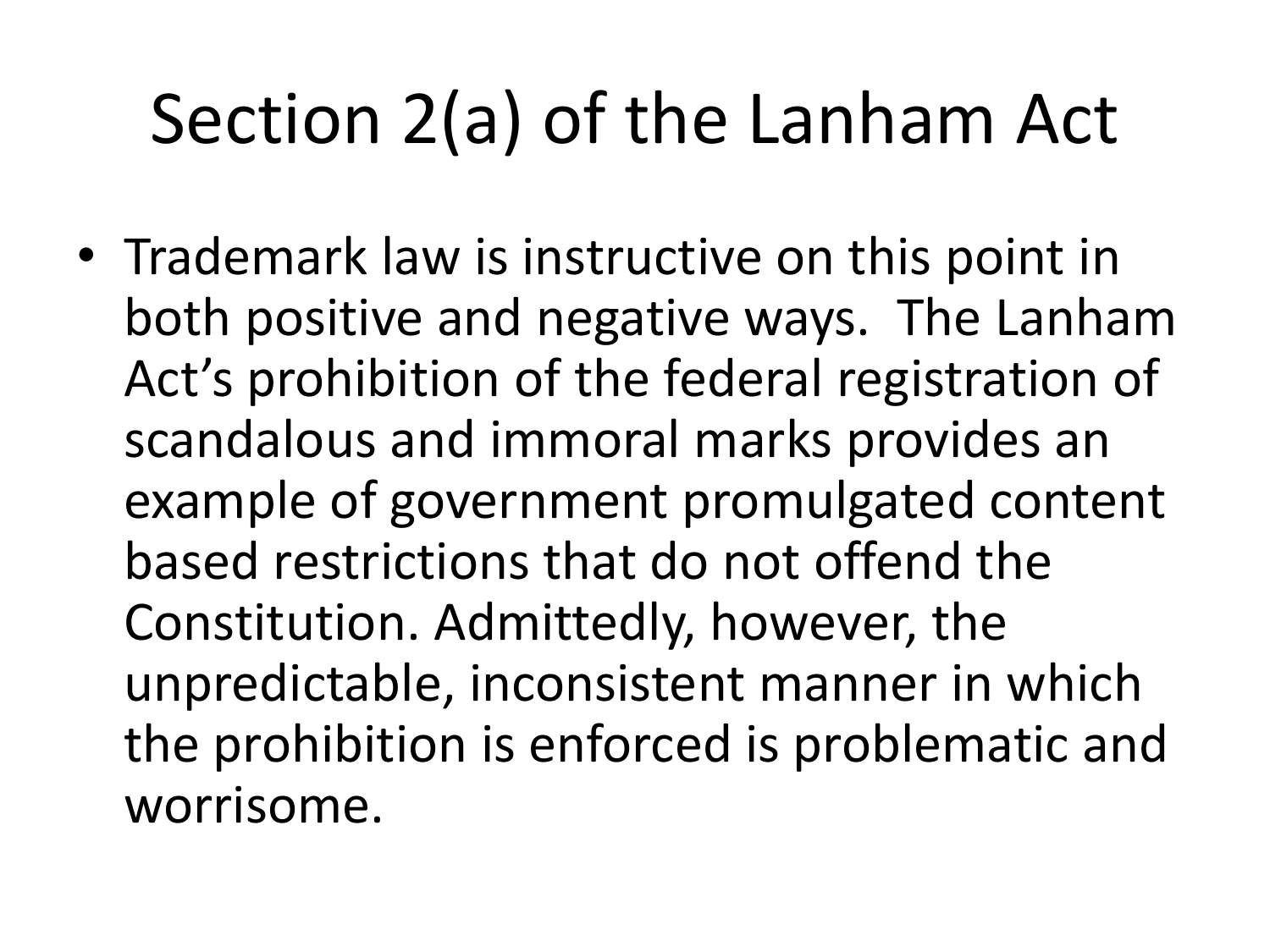# Logistics

- Pornography becomes new category of work in the Copyright Act
- Copyright Office makes (appealable) call about whether to register (harmful?)
- Copyright protection can be stripped by a court if harm raised by defendant as defense to infringement claim
- Presumes benefits of reducing production outweigh costs of increased distribution